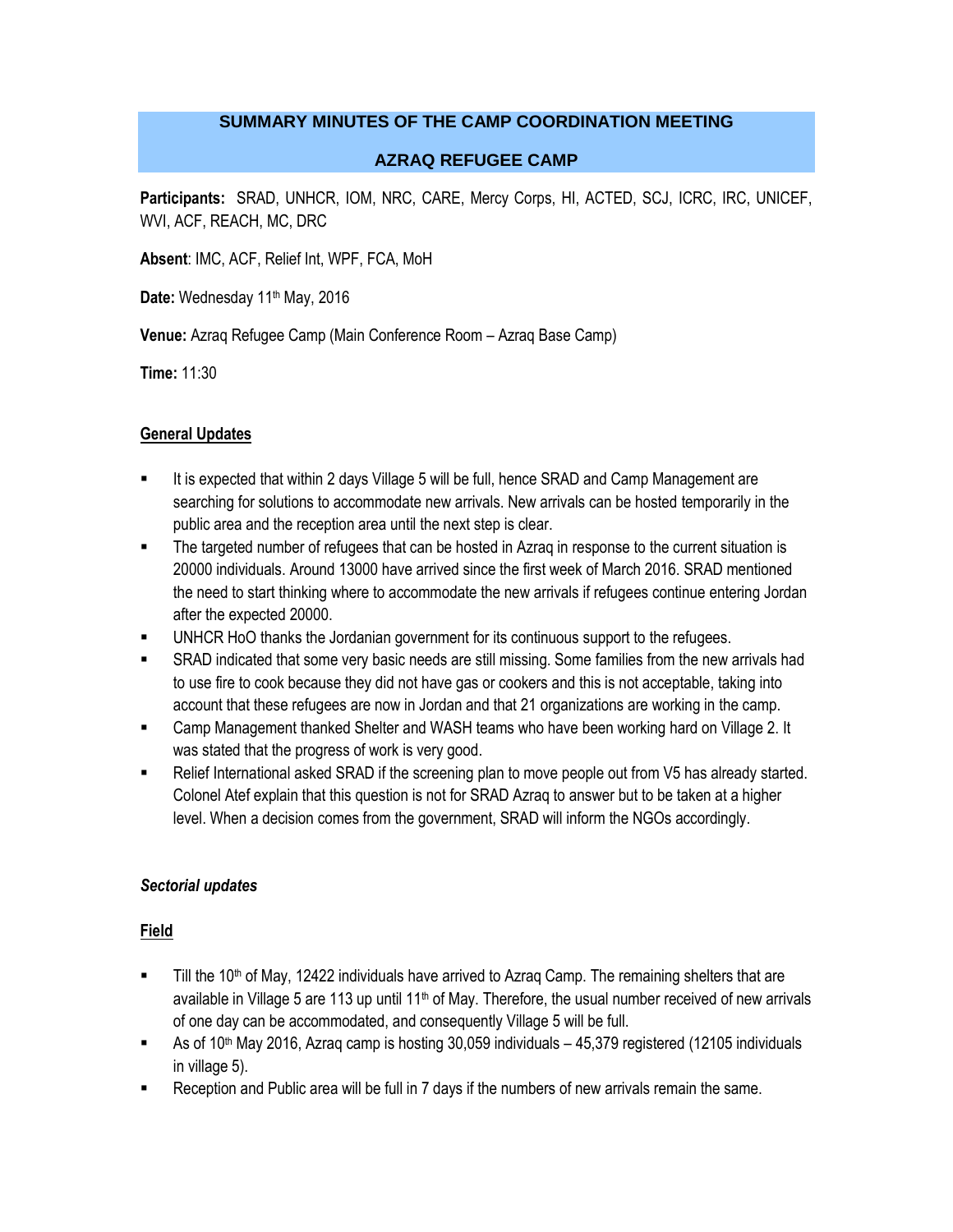## **Protection**

- As of 10th May 2016, Azraq camp is hosting 30,059 individuals (12105 individuals in village 5). The total registered population in the site is 45,379 individuals
- $\blacksquare$  The below figures refer to the total registered population as of the 9<sup>th</sup> of May:
- Azraq Camp population mainly originated from Aleppo (25.32%)**,** Homs (18.89%), Dar'a (16.60%), and Rural Damascus (8.93%).
- 50.98% are female and 49.02% are male.
- 56.66% of the total are children and 43.34% are adults.
- 20.84% are under 5 years old.
- 448 individuals (0.99%) were identified by UNHCR as elder persons at risk.
- 1,056 are the residents of the camp with disabilities (2.33%), of which 37.03% are children.
- 34.55% are female head of households and 65.45% are male HHH.
- Return to the camp: (week 1-7 May)
- **117 individuals approached Azrag from Urban including 17 through RAS:** -57 individuals (50%) have been relocated from urban -57 individuals (50%) returned spontaneously from urban.
- **Documentation: Civil registry Officer is present on weekly basis in EJC and Azraq for the civil status** related issues (birth, death, marriage)
- **The shari's court is open on weekly basis on Tuesday from 09h00 to 14h00.**
- **Introduction of ARDD-Legal Aid; a partner of UNHCR. ARDD started their operations in the camp late** March this year. ARDD offices are near the Shari'a court in the reception area. Partners who need posters, brochures and leaflets were asked to approach ARDD.

# **Shelter and Site Planning**

- Maintenance in Village 2: 5 blocks are completed in terms of shelters and ready for allocation. UNHCR and NRC are working closely to accelerate the process of fixing shelters.
- 1998 shelters is the capacity of Village 2. Around 8000 people can be accommodated. Therefore; the two villages (Village 5 and Village 2) can accommodate the target number of 20000 refugees to be hosted in Azraq camp.
- The public area and the reception can accommodate around 1500 individuals. 750 individuals can be hosted in the available 5 rub halls in the public area. Site planning team clarified that in the same public area 10 more rub halls can be added if needed. The estimated total capacity after adding more rub halls is 2500 people. Still, the public area is expected to host new arrivals for a short period of time and not for the long run.
- V3 and V6 are full except for few shelters that are used for special cases, like voluntary return to the camp, family reunions and police referrals.
- On the longer run when all villages are full, and according to the master plan of the camp; there are vacant villages that can be used which are: Village 4, Village 7, Village 8 and Village 9. Future construction of the villages can start with either Village 4 or Village 7. It was recommended to start with Village 7 since there is already some infrastructure. The construction of a new village could take up of 6 months.
- There was another option that was suggested by UNHCR Site Planning unit which is expanding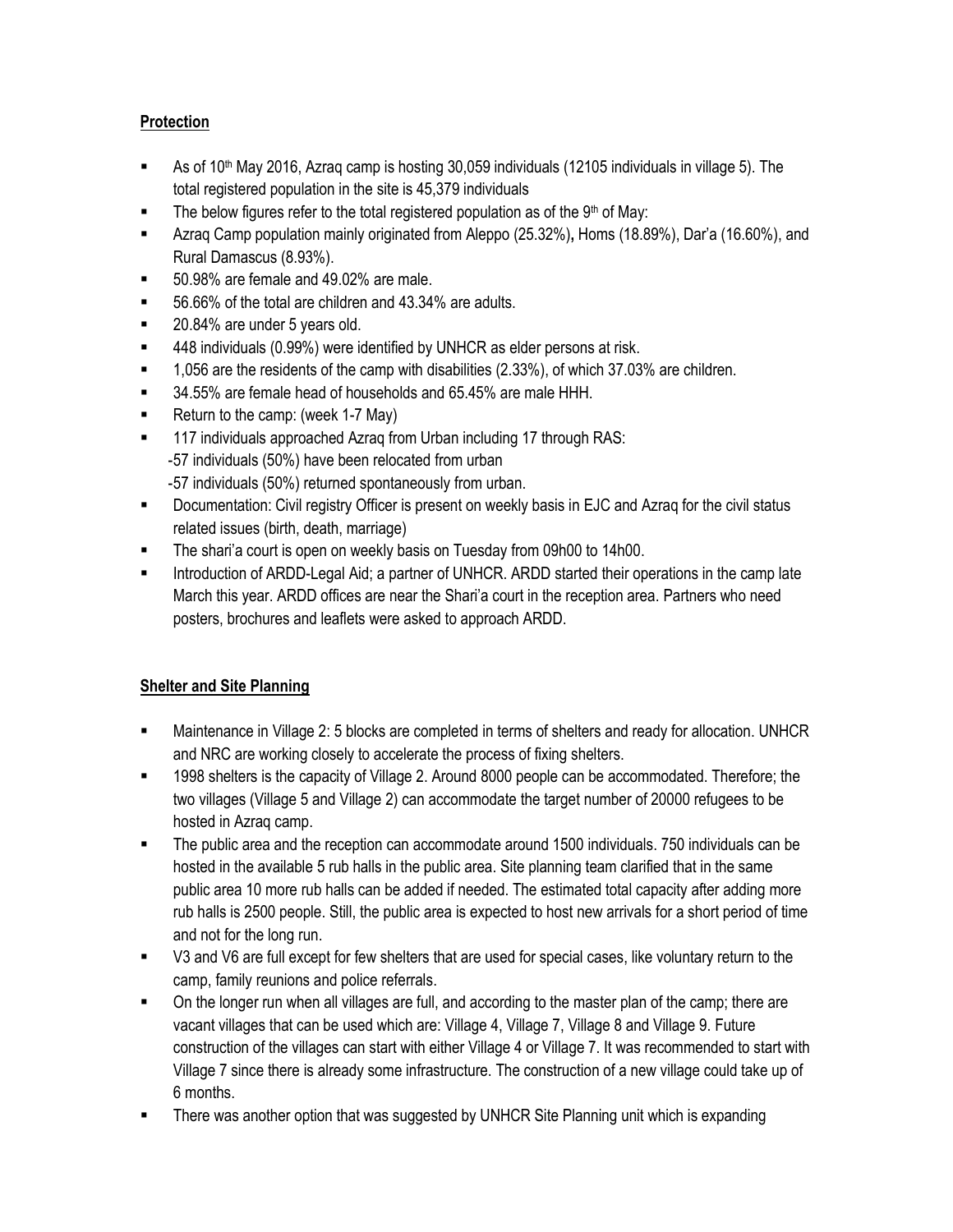already existing villages, which are Village 3, Village 6, Village 5 or Village 2. It was proposed to add some blocks around the villages and use the available empty spaces. Altogether, and for the whole camp; around 1500 shelters can be added. The expansion solution is expected to take time since it needs a big budget in addition to the designing process, tendering phases, etc. that need to take place. Therefore; it may not be valid for the emergency current situation.

 SRAD declared that in one month time, more new arrivals cannot be accommodated if there is no extra space available.

## **Electricity**:

 The work resumes and there was a physical sample in block 15 in Village 6, plot 4. It was tested on the 9<sup>th</sup> of May at night.

## **WASH**:

- All operational maintenance in Village 5 is done. WASH facilities are completed in addition to water points.
- Water is provided 12 hours per day from 7 am to 7 pm in V5. The importance of providing water storage tools was highlighted and it is planned to include jerry cans in the next distribution of hygiene kits by ACF. It was recommended to provide bigger water storage tools at the reception point before new arrivals are allocated to avoid the same problem in village 2.
- Water consumption in Village 5 is very high, and if it continues with the same rate in Village 2, it was stated that it is going to be risky considering the available resources in the camp.
- **EXECTED has approached donors in order to provide 121 jerry cans.**
- As for the remaining activities in the camp; business is as usual.
- Inspection of water points and the WASH structure has started. Some issues were identified and may lead to some delay in implementation.
- Usually the water consumption tends to increase in the summer.

### *Action Point: ACF to follow up on complaints received from Block 19 village 5*

*Action Point: to distribute water storage tools (jerry cans) at the reception point before new arrivals are allocated Village 2.*

### **Food**:

- **Bread was distributed to 24787 beneficiaries. The maximum number was on the 9th of May 26138.**
- New arrivals vouchers were distributed to 4848 beneficiaries of 1066 households.
- **EXECT** Ready-to-eat meals and dry food were distributed for new arrivals.
- Distribution of ready-to-eat meals in the reception area and the public area will be delegated for NRC
- WFP are preparing a new distribution point and a supermarket to solve the crowdedness issue in Village 5. The plan to be constricted on June. There are plans to increase the number of staff to help in food and vouchers distributions as well.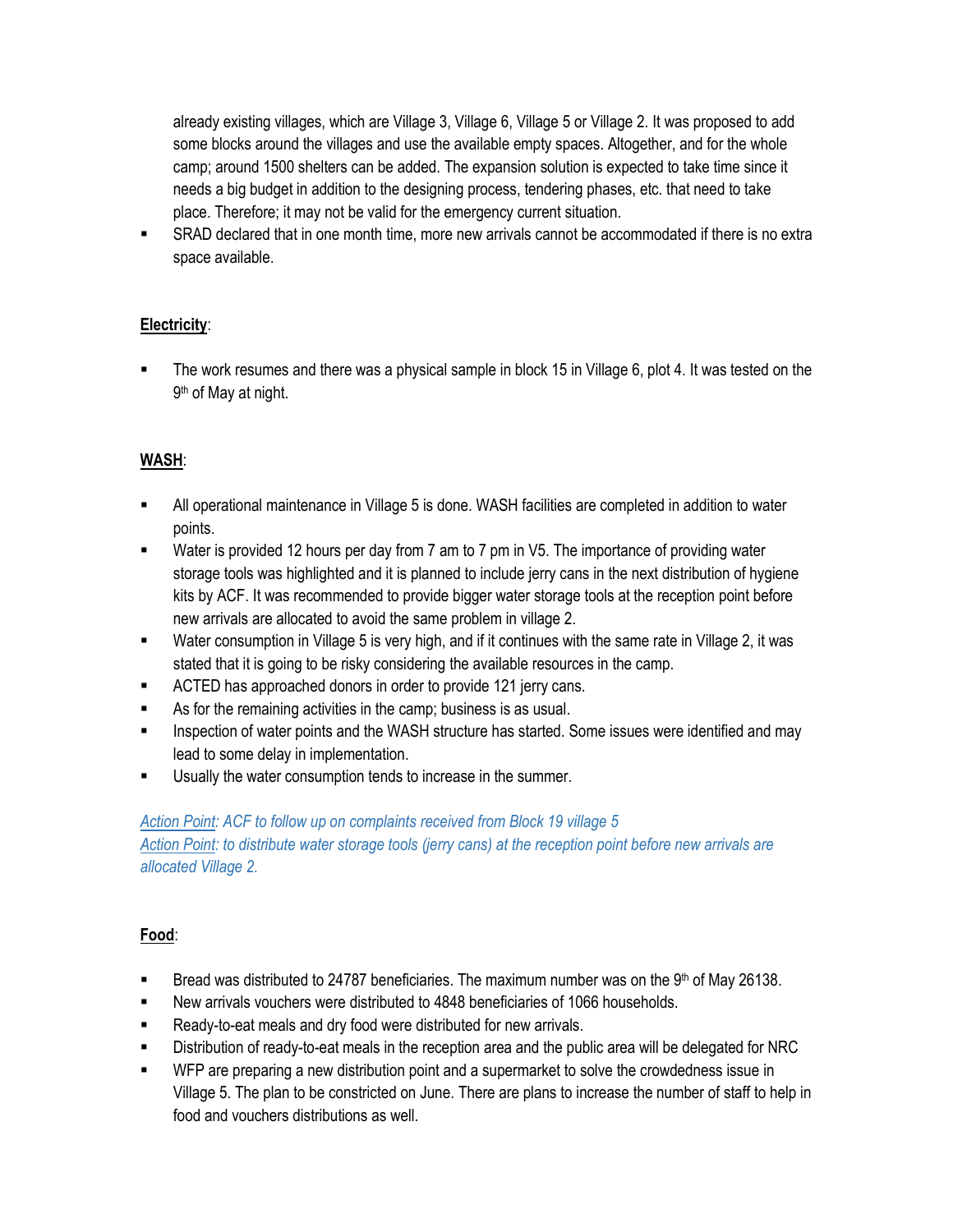- Based on the repeated feedback for people in Village 5 that the food assistance is not enough, SRAD arranged donations of basket foods with a private donor, and they will be distributed through ACTED.
- To provide shading for the long queues in the distribution points, UNHCR provided WPF plastic sheets to set up shades especially that the weather is expected to be more hot I the coming weeks.

*Action Point: ACTED to follow up with WFP in setting the shades for the long queues in the distribution centers.*

# **Education**:

- UNICEF apologies for the delay on the agreement of the school in V5. The final call is to go ahead with the initial plan until UNICEF agrees of how the fencing of the school will be done. Once this is done, UNICEF will communicate and modify accordingly.
- UNICEF activities in Village 5 blocks 4, 10, 2 and 8 are still ongoing jointly with, MC, and RI to provide basic informal education and PSS.
- Expansion of activities in block 13 and 15, two additional tents will be set up in the third week of May 2016.
- **Working with the MoE on the proposed new school in Village 3 and Village 5.**
- Final exams will start by end of May till the  $10<sup>th</sup>$  of June and afterward Tawjihi exams will take place on the 12<sup>th</sup> of June.

# **NFIs**:

■ No updates. Business as usual.

### **Heath**:

- **Location of the clinic in Village 5: the current location of the clinic is between SRAD and WFP,** therefore there is no place for expansion. Since it is becoming quite congested and overcrowded; there is a plan to move the IMC clinic to the buffered zone between the east and west section in village 5, making it larger and provide an additional rub hall. . This will help accommodating more patients and make the clinic more accessible for the residents of the village.
- Since the infrastructure is weak, there is a concern of a breakdown of diseases in case the clinic is not set up properly.
- **The number of patients are increasing, more emergency cases and increasing numbers of pregnant** women and babies. The average number of patients examined daily varies between 200 and 300. Compared to 100/150 at the beginning of the year and 30/50 last year. More of these patients come from V5.
- The medical team will be expanding as well. There has been a discussion between IMC and UNHCR on reactivating the IC unit, the operation theatre, Cardiac nursing in addition to assigning staff for those departments.
- **Feasibility it will be better to assign staff in the previously mentioned sections rather than relying on**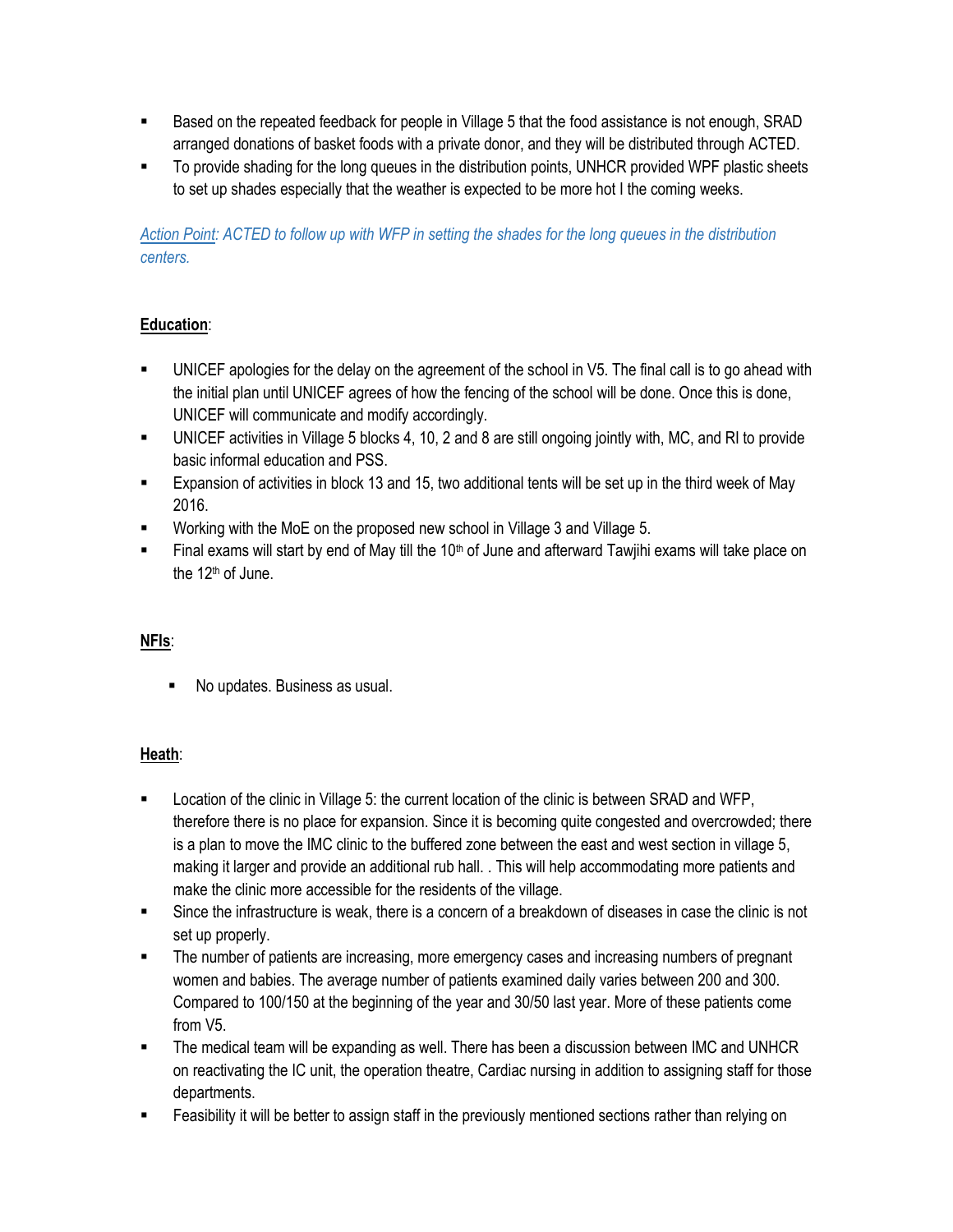referrals.

- **There is a concern in the reception area in terms of protection, and the possibility of expanding the** reception ion area is under discussion.
- After a meeting with SRAD on the issue of referrals, UNHCR and IMC along with SRAD agreed to have a third ambulance urgently deployed to Azraq. Third party ambulances from hospitals outside the camp will send their ambulances to the camp when needed.
- A discussion of recruiting a nurse that will be available 24/7 to decide if the received cases are urgent or not or need to be transferred to the hospital or not. However, further discussion is still needed on Amman level.

## **Community services:**

- Disability services provided for urgent cases. HI are resuming their regular activities for people with disabilities. On the 11<sup>th</sup> and the 12<sup>th</sup> are going to be fully dedicated for Village 5. As on Sunday will be covering the three villages as usual.
- **HI reestablish their presence in the reception area.**
- Mercy Corps is also expanding their disability services for children in informal education.
- The next Community Representatives Meeting with the participation of all sectors is scheduled to take place on the 22nd of May. The importance to provide adequate feedback to the communities was highlighted and all partners were encouraged to attend the monthly meeting.
- IBVs in Village 5: 839 IBVs have been registered, a total of 80 IBVs have been hired by different agencies.
- Reminder to all agencies to apply SOPs and ensuring the rotation in recruiting IBVs.
- CSMI WG is starting the preparations for the World Refugee Day. The theme will be "standing together with refugees". All agencies are encouraged to think of activities to do with the communities on the 20<sup>th</sup> of June.

# **SRAD**:

- The figures for the population movement are as follows:
	- o 1610 Reunion individuals
	- o 5561 Spontaneous return to Syria
	- o Voluntary returns to the camp (1st January 2015 to date): 4468
	- $\circ$  8634 MOI cards (1<sup>st</sup> January 2015 to date)
	- o Bailouts 4696 have been issued by SRAD Azraq.
	- o Leave permissions: 36355
	- **EXECOM** Complaints through the community police are received that agencies and organizations are not attending the info sessions meetings and sometime the ones who attend are not the focal point who can give valid answers to refugees' questions.
	- **Entering gallons of gasoline for generators into the camp. It was emphasized that security and**